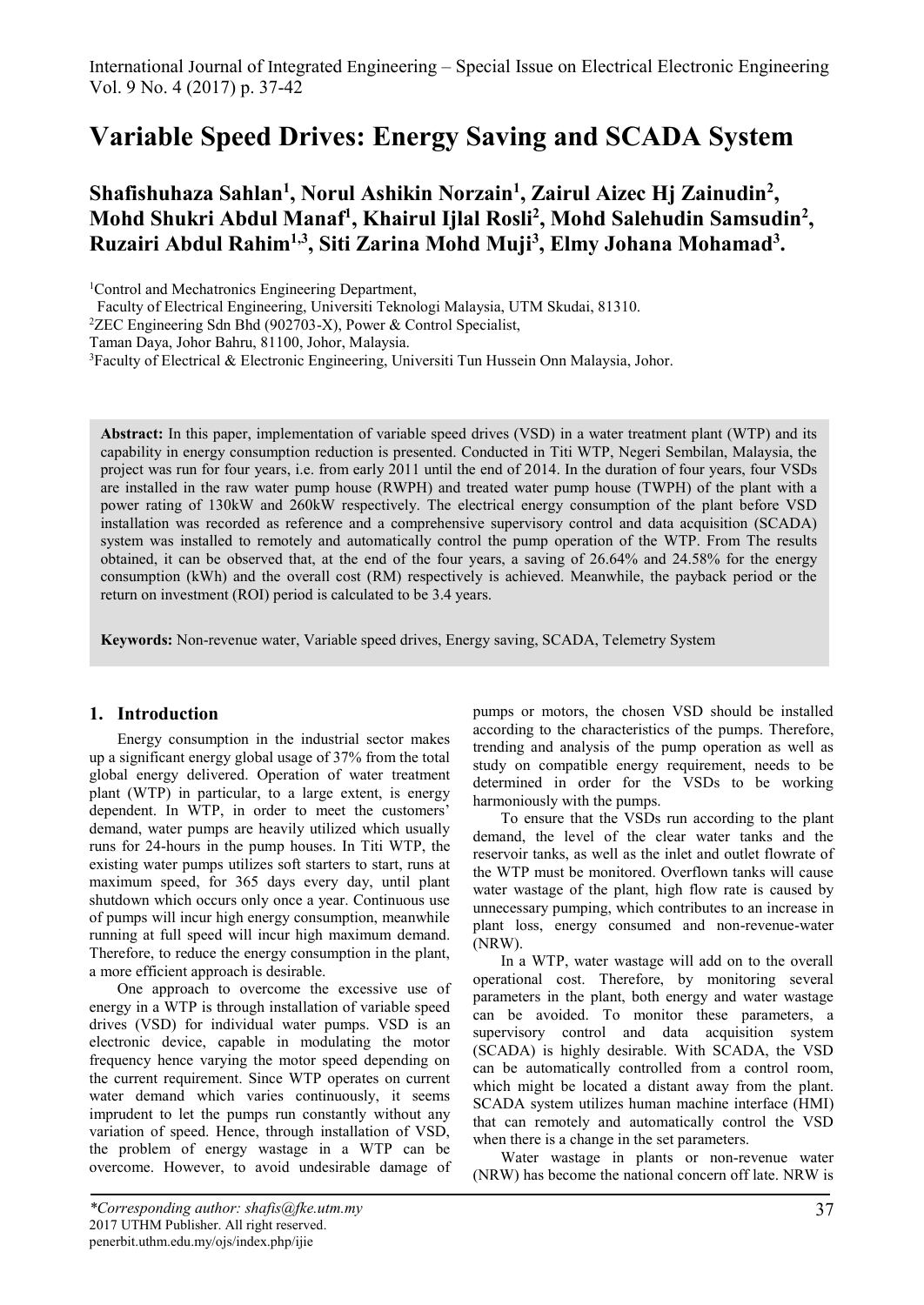the water lost between water distributors and customers, which is a serious yet continuous predicament confronted in a global level. NRW has become a huge problem to Malaysia since water demand increases constantly due to the growing Malaysian population as well as the uneven volume of rain water in Malaysia. Current NRW of Malaysia is 36.6% i.e. the unbilled water, or water wastage is nearly half of the water supplied. The installation of VSD in WTP is anticipated to assist the nation in reducing NRW percentage hence saving more water in preparation for the future.

Therefore, in this article, the author emphasizes on the benefit of installing VSD in a WTP, with a complete SCADA system in order to remotely monitor the plant to reduce energy and water wastage. Titi WTP, which is located in Jelebu, Negeri Sembilan will be used as the case study. Data obtained for this paper is obtained from ZEC engineering Sdn Bhd, a power and control company capable in performing the energy consumption management for a WTP.

#### **2. Variable Speed Drives**

Variable speed drives (VSD), as the name suggest, is an electronic device capable in controlling the rotational speed of an electric motor. This is achieved by controlling the frequency of the electrical power supplied to the motor. Unlike in the conventional case, the input power supply is connected to the input of the VSD. The power supply is then run from the output of the VSD to the electric motor. The VSD is able to invert the supplied frequency to the desired frequency per requirement of the electric motor. The utilization of VSD increases the efficiency of the electric motor since the motor runs at a rate proportional to the AC current supplied to it.

From literature, significant energy saving in the electric energy consumption when VSD is installed can be seen in [1-6]. Since VSD is capable in controlling the motor's speed, torque and mechanical power output, its application in the industry can provide significant saving in the electricity usage, simultaneously the electricity bills incurred, as discussed in [4] and [5]. In [5] in particular, a significant amount of energy is saved, simply by changing the motor load using VSD. Similar results were obtained when VSD is implemented on motors of pumps and fan application in buildings [4] and hospitals [1]. Meanwhile, in [6], the marketing manager of ABB Helsinki itself states that the application of VSD in motor application can have a reduction of energy usage of up to 40%. On top of it all, the payback period for VSD application i.e. the return of investment (ROI) is reasonable, i.e. between 1 to 3 years as was stated in [5] and [4].

In this article, the installation of four VSDs in the raw and treated water pump houses of Titi WTP in Malaysia is presented. From the application, the reduction in electrical energy usage is apparent even in the first year of installation. Elaboration on Titi WTP and the energy saved through installation of four VSDs is presented in the subsequent section.

## **2.1 Supervisory, Control and Data Acquisition System**

Supervisory Control and Data Acquisition (SCADA) system provides remote monitoring and control system and currently has becoming a backbone of many process industries. The implementation of SCADA in WTP and Wastewater Treatment Plant (WWTP) can be seen in [7, 8]. In these plants, SCADA is used to provide real-time application management environment by providing tools for implementation and testing of sophisticated control system and data quality analysis. Guides on implementing SCADA properly can be found in [9], whereby the case study of a WWTP is used.

Meanwhile, the implementation of SCADA in power plants and refinery is elaborated in [10-12] where major infrastructures and processes can be remotely monitored and control from a central control room. In the literature, the advantages of SCADA system can be clearly seen and the importance of the implementation is highly desirable in process automation industries for an efficient and cost effective plant operation.

Some important features of the supervisory control and data acquisition (SCADA) system in waste or wastewater treatment plant are control, monitoring, alarm system, data logging and diagnostic [7]. Meanwhile in the control features, maintaining specific levels in tanks and retaining prescribed flow rates, can be easily achieved in SCADA system by consecutive standard control algorithm such as P, PI, and PID. By implementing Boolean Logic, controlling the application scheduling such as automating starting and stopping pumps, opening and closing valves and others can also be done in SCADA system.

Providing an effective visual interface between the process and an operator is the key function of monitoring features. SCADA structures generally consists of an advanced set of tools to display individual process values, including animated graphic illustrations of the procedure. SCADA offers the means of taking real time data and provides the trending of the data to identify subtle process changes occurs.

Another coveted feature of SCADA system is data logging. When data are conveyed into a system, the SCADA will document selected data into an electronic records that may be recollected and reviewed at a later time. By utilizing the historical data, further analysis or reports can be prepared. Through historian function, such as record on the track energy charges and consumption, bill validation and report on cost avoidance can be trailed. In addition to that, data logged from SCADA can be conveniently used for analysis to further improve the plant operation, as an aid for decisional support mechanism [13].

Incorporated into the data or record and graphical displays are alarm roles that can raise and display alarms as they arise which is alarm features tasks. On some system, they may be secured by Auto-Paging or Auto-Phone–dialling features which will automatically inform operating employees when a problem occurs. In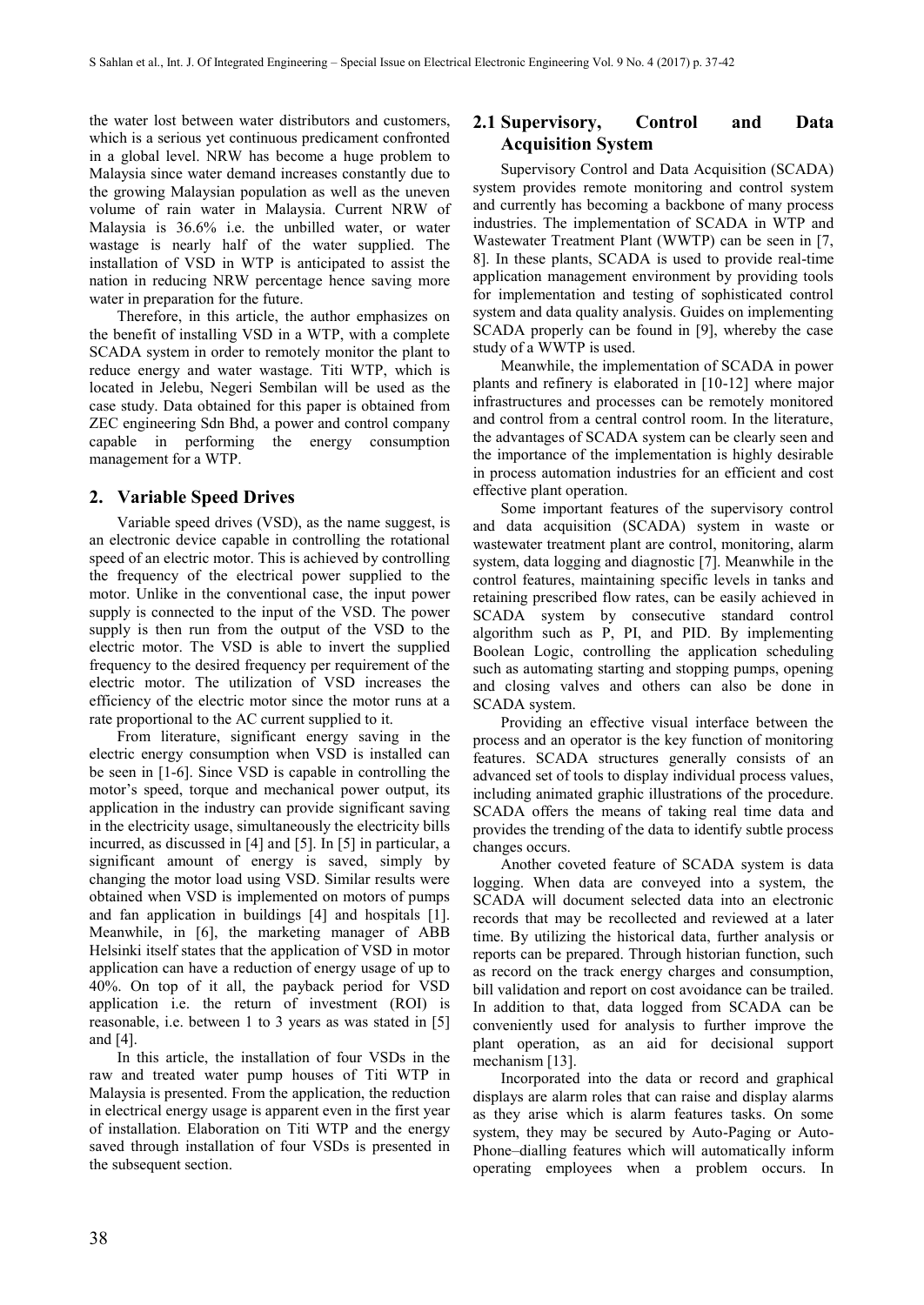diagnostic feature, few SCADA systems have integrated statistical packages that may be used for online evaluation of process data to notice unusual behaviour of the process. This can lead to secure calibration of instrument or forthcoming failures of control components.

In this paper, to provide remote monitoring of the whole plant process, a SCADA system is implemented in Titi WTP to automatically control the installed VSD in the raw and treated water pump houses.

SCADA installed in Titi WTP can aid the plant in the following manners:

- 1. Managing retrieved data from end objects
- 2. Prevents human error through automated remote monitoring
- 3. Remotely control and monitor the plant operation automatically
- 4. Able to manage human resources
- 5. Capable in managing assets i.e. pumps, VSDs, actuator valves in extending their life cycle
- 6. Able to simplify plant management
- 7. Interface equipment from end to end (pumps interlocks, remote control and configuration.

# **2.2 Communication Network in SCADA System**

SCADA system operation is commonly used in water or wastewater treatment plant. SCADA system is utilized to monitor and control the plant from a central monitoring station or control station. It involves real time data exchange from the remote area and essential action is generated for any peculiar condition. SCADA system is composed of three key elements which are human machine interface (HMI), remote telemetry units (RTU) and communications.

The purpose of HMI is to connect human operator to the system in order to display the statistics received through the browsing interface and to archive all the data received. Generally, a high end computer system is necessary to display high quality graphics, running advanced and sophisticated software system. Meanwhile, an RTU has an important role of accumulating onsite information to be sent to a central location/control room with the support of a communication network. If the system desires to send information back to the RTU, then this communication network takes it back to the desired location [10]. The RTUs are similar to Programmable Logic Controller (PLCs). Commonly, PLCs are utilized in local area which includes factory floor and are connected together usually by a local area network while RTUs are utilized in remote locations and connected by a Wide Area Network, hence covering a wider range of areas.

The communication method between the RTUs or PLCs to a SCADA system servers and terminals as well as in local or remote area, is established either hardwired or through a wireless connection. Hardwired communication method include data or Ethernet cable, phone lines, fibre optic, coaxial cable etc. Meanwhile, a

wireless communication method include satellite, radio, cellular and Wi-Fi connection. A SCADA system rely on the communication system which provides a medium of data transmission between the supervisory control in the control room to the RTUs or PLCs and the end devices in a system. A preferred communication standard for local area network is using Ethernet connection. An Ethernet system connects numerous computer system to form a local area network (LAN) with matching protocols and communication parameter to control the passing of information. The choice of protocol and communication parameter is based on the function of the operational requirement, industry preference vendor and the design of the system.

The MODBUS protocol is one of the most common communication protocol for RTUs and PLC and it was designed by MODICON Corporation. During communication on a Modbus network, the protocol determines how each controller will recognize the device address, identify a message addressed to it, determine the action to be taken and extract any information or data attached to it [14]. These Modbus command set are packed as a single bit, or 16-bit word packets. There are numerous types of MODBUS and the most common one is MODBUS RTU and MODBUS ASCII (American Standard Code for Information Interchange). MODBUS RTU is an open serial communication, typically using RS232 and RS485. MODBUS RTU is a widely used protocol due to its ease of use and reliability. The protocol is widely used in building management system (BMS) and industrial automation system (IAS), such as the WTP. Meanwhile, MODBUS ASCII allows time intervals of up to one second to occur between characters without causing errors. However, the protocol is not popular in respect to a SCADA system since messages are sent using ASCII character through a communication channel. In this research, the SCADA system uses a MODBUS RTU protocol in executing its operation.

#### **3.0 Titi Water Treatment Plant**

Titi WTP is located in Jelebu Negeri Sembilan. The general operation of the Titi WTP is given in Figure 1.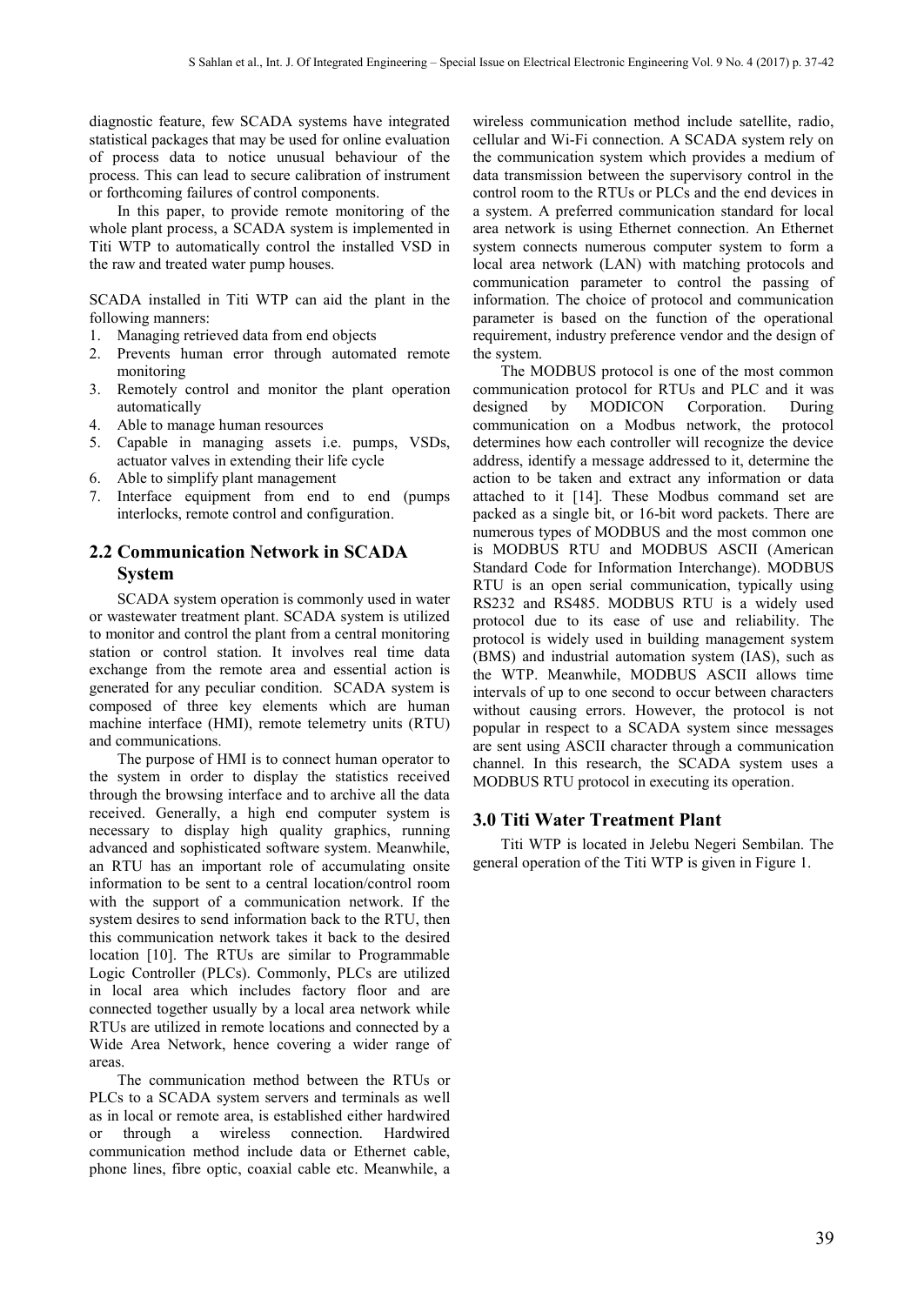

Figure 1 General operation of Titi WTP

From Figure 1, the water flow starts from the raw water at the river and pumped to the aerator in the raw water pump house with a pressure of 3.2 bar and a flow rate of 600m3/hr. The reservoir tank has a capacity of 500,000 gallon with 9 bar pressure head. The flow rate of the treated water to the reservoir tank, which is 10km from the plant, is 400m3/hr.

Titi WTP is designed for a demand of 3.2MGD of water i.e. the plant is able to distribute water to a total of 16,000 consumers. The plant is installed with two 130kW raw water pumps and two 260kW treated water pumps in the raw and treated water pump houses respectively. In Titi WTP, the reservoir tank is located 10km away from the plant hence a high motor rating of 260kW is required. However, the distance from the raw water pump house to the clear water tank is 500m away, hence a lower motor rating of 130kW is required. All motors are initially electrical driven by soft starters (SS).

The energy monthly consumption of Titi WTP in 2010 with motor soft starter, extracted from the Tenaga National Berhad (TNB) bill, and the cost incurred is given in Table 1.

Table 1 Monthly Energy Consumption in Titi WTP

| N <sub>0</sub> | Month     | Operati      | kWh     | Tariff | Value     |
|----------------|-----------|--------------|---------|--------|-----------|
|                | 2010      | ng           |         | (RM)   | (RM)      |
|                |           | <b>Hours</b> |         |        |           |
| $\overline{1}$ | January   | 13.32        | 130,698 | 0.397  | 51,887.11 |
| $\overline{2}$ | February  | 14.88        | 145,973 | 0.397  | 57,951.28 |
| $\overline{3}$ | March     | 18.32        | 179,694 | 0.397  | 71,338.52 |
| $\overline{4}$ | April     | 15.40        | 151.017 | 0.397  | 59,953.75 |
| 5              | May       | 17.54        | 172,057 | 0.397  | 68,306.63 |
| 6              | June      | 16.01        | 157,004 | 0.397  | 62,330.59 |
| $\overline{7}$ | July      | 15.82        | 155,175 | 0.348  | 54,000.90 |
| 8              | August    | 18.87        | 185,049 | 0.348  | 64,397.05 |
| 9              | September | 16.61        | 162,875 | 0.348  | 56,680.50 |
| 10             | October   | 26.36        | 258,577 | 0.348  | 89,984.80 |
| 11             | November  | 21.28        | 208,749 | 0.348  | 72,644.65 |
| 12             | December  | 17.77        | 174.297 | 0.348  | 60.655.36 |

| Total   | -18 | 165<br>2.081.  |      | 131.1       |
|---------|-----|----------------|------|-------------|
| Average | .68 | 430<br>$\cdot$ | J373 | '7.6<br>64. |

From Table 1, the highest energy consumption can be seen in October, followed by November. This may due to the high level of turbidity in the water since its rainy season. When turbidity is high, the sedimentation tank in the plant will need to be cleaned to get rid of the extra accumulated sludge, hence additional pumping is required to compensate the loss of treated water going into the filtered gallery.

Meanwhile, the average energy consumption in Titi WTP for both raw and treated water pumps, which runs for 24 hours everyday, as obtained from the soft starter panel is given in Table 2.

From the current demand analysis for Titi WTP in 2010, it is observed that the real output is 1.6MGD i.e. half of the amount produced. Hence, the required water flow rate for the raw water intake is 300m3/hr where 50% of the water is discharged through the bypass pipe to the river. For the flow rate of 300m3/hr a total of 1111.11GPM (Gallon per minute) is produced.

Table 2 2010 SS Energy Consumption

| $\tilde{\mathbf{z}}$ | umps<br>≏        | Rating<br>Motor<br>kW | Rating<br>Amp | Running<br>urren<br>Amp | ΚH<br><b>Zunning</b><br>kW | ow rate<br>$m^3/hr$ |
|----------------------|------------------|-----------------------|---------------|-------------------------|----------------------------|---------------------|
|                      | Raw<br>water     | 130                   | 230           | 196                     | 126                        | 600                 |
| $\overline{2}$       | Treated<br>water | 260                   | 420           | 310                     | 200                        | 400                 |

From this observation, a calculation for the real total pump capacity is determined for both the raw and treated water in Table 3.

Table 3 Raw and treated water pump capacity

| N <sub>0</sub> | Pump criteria             | Raw water<br>pump | <b>Treated water</b><br>pump |
|----------------|---------------------------|-------------------|------------------------------|
|                | <b>Head Pressure</b>      | 3.18 bar          | 9.13 bar                     |
|                |                           | 47.73 psi         | 136.95 psi                   |
| $\overline{c}$ | Pump horse power<br>(HP)  | 65.87 hp          | 65.87 hp                     |
| 3              | Pump energy (kW)          | 49.14 kW          | 127.44 kW                    |
| 4              | Pump motor rating<br>(kW) | 130kW             | 260kW                        |
| 5              | % Total pump<br>capacity  | 38%               | 49%                          |

From Table 3, the amount of energy used from calculation for the pumps to meet current demand is only 38% and 49% of the total pump capacity for raw and treated water pumps. Hence, in Table 4, the motor frequency of the raw water pump VSD is tuned to achieve the required energy, which is 49.14kW. In order to achieve the calculated energy, the VSD installed for the raw water pump is tuned, and the frequency and flow rate required is determined, as shown in Table 4. Hence, a saving of energy of the plant is imminent.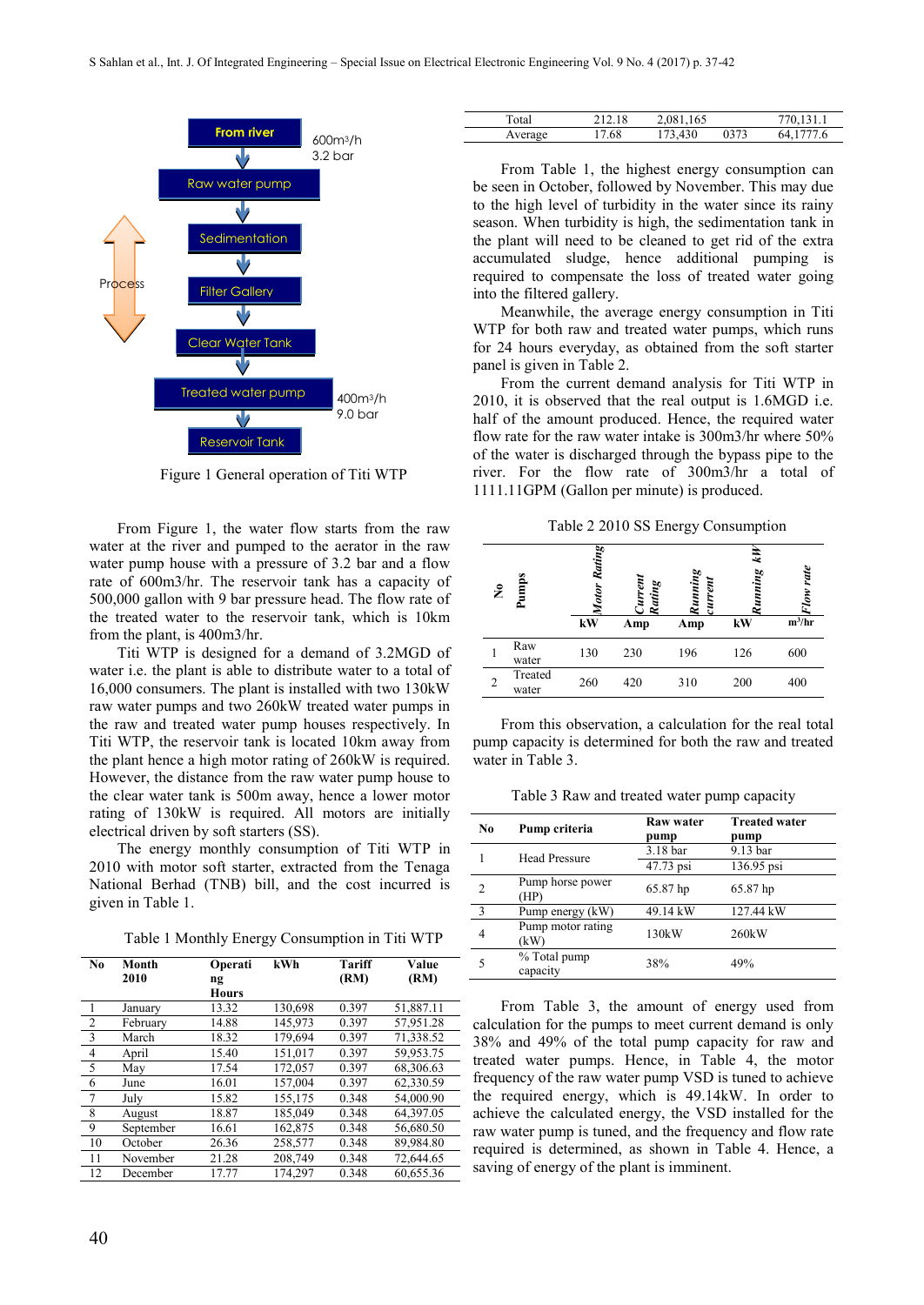From Table 4, the motor frequency is varied from 38Hz to 50Hz to analyse the parameters obtained. It is observed that, at a flow rate of 300m3/hr, the head pressure and the pump energy obtained are similar to the values calculated in Table 3. To ensure the investment yield profitable outcome, the return on investment (ROI) will be elaborated in the section 4.2.

#### **4.0 Methodology**

To achieve significant savings in the Titi WTP, eight VSDs along with a SCADA pack are installed in Titi WTP beginning June 2011 for the RWPH and TWPH. The general operation and the system architecture of Titi WTP after the VSD and SCADA installation is given in figure 2 and figure 3 respectively.

From figure 2 and 3, there are four remote terminal units (RTU) utilized for the raw water pump house, treated water pump house as well as the reservoir tank. The RTU are responsible to obtain data from the electronic devices (flow meter, VSD and level sensor) to be sent to the control room. The RTUs act as an interface between the end object and the SCADA system by transmitting telemetry data. These data are used by the control room to control or monitor the end device hence appropriate control action can be executed. The telemetry system for Titi WTP can be seen in Figure 4.

Ladder diagram is used to program the RTUs in order for the pump to operate according to current demand. Current plant demand is relative to the water level of the reservoir tank. If the water level falls between a certain limit, the VSD motor frequency will vary accordingly. Upon installation, the energy consumption of Titi WTP is monitored and controlled for three years. The monthly power consumption as well as the cost incurred for Titi WTP are logged and analyzed from June 2011 until June 2014. Data are retrieved from TNB bill as well as from the logged data from the SCADA pack installed. In Table 6, the average energy consumption, as well as the costs incurred is presented.

#### **5.0 Results and Discussion**

#### **5.1 Payback Period**

A simple payback period for Titi WTP can be calculated using a simple formula (1).

$$
\frac{\text{Cost of Energy Efficiency product}}{\text{Annual electricity savings}} \tag{1}
$$

For Titi WTP, the VSD costs for 130kW and 260kW motor are RM34,000 and RM40,000 respectively. The maintenance cost comes up to RM5,000 monthly whereby a visit from the system integrator is done twice a year. Including the engineering and cabling work as well installation work of the VSD, the total cost is RM750,000. Hence, this is the cost of energy efficiency product. To calculate the annual electricity savings, data from Table 6 is utilized. The annual savings for 2011 until 2014 after VSD installation is tabulated below with the 12 months equivalent amount for comparison purposes. Amount of electricity bill and energy used in 2010 before VSD installation are RM 770,131.13 and 2,081,165.00 kWh respectively.

To calculate the payback, annual savings for the years 2012 and 2013 will be used since these are the only years that the VSD runs fully in Titi WTP without any significant increase in the electricity tariffs. The following simple calculation is used to obtain the plant payback through VSD installation (2) and (3).

Cost of Energy Efficiency product

\nAnnual *electricity* savings

\nPayback from calculation for 2013

\n
$$
\frac{750,000}{226,018.88} = 3.3 \text{ years}
$$
\n(3)

Therefore, for Titi WTP, the average payback period is 3.4 years, i.e. within the appropriate payback period of a process plant.

#### **5.2 Return on Investment**

From Table 5, the average energy consumption of the soft starter control panel for 15 months i.e. before VSD installation is 174,750.40 kWh @RM 63,872.19. Meanwhile, the average energy consumption for the motor for 39 months after VSD installation is 128,198.28 kWh  $(a)$  RM 48,169.47. From a simple return on investment calculation given below,

Cost of investment Gain from Investment-Cost of investment (4)

The percentage electrical energy saving for Titi WTP from 2010 until 2014 is given below:

$$
\frac{128,198.28kWh - 174,750.40kWh}{174,750.40kWh} \times 100\% = -26.64\%
$$
\n(5)

The initial energy saving by Titi water treatment plant can be represented in figure 4. From the sudden drop of operating cost per hour in April 2011, signifies that a significant amount of electrical energy usage has dropped prior to the installation of the four VSDs in April 2011.

Throughout the installation of VSD in Titi WTP has seen a consistent drop of energy consumption as well as the cost incurred as seen in Table 6

#### **6.0 Conclusion**

In this paper, eight VDSs are installed in Titi WTP for the four raw pumps (130kW) and four treated water pumps (260kW) for a duration of four years (2011 until 2014). It was observed that the VSDs installed are able to